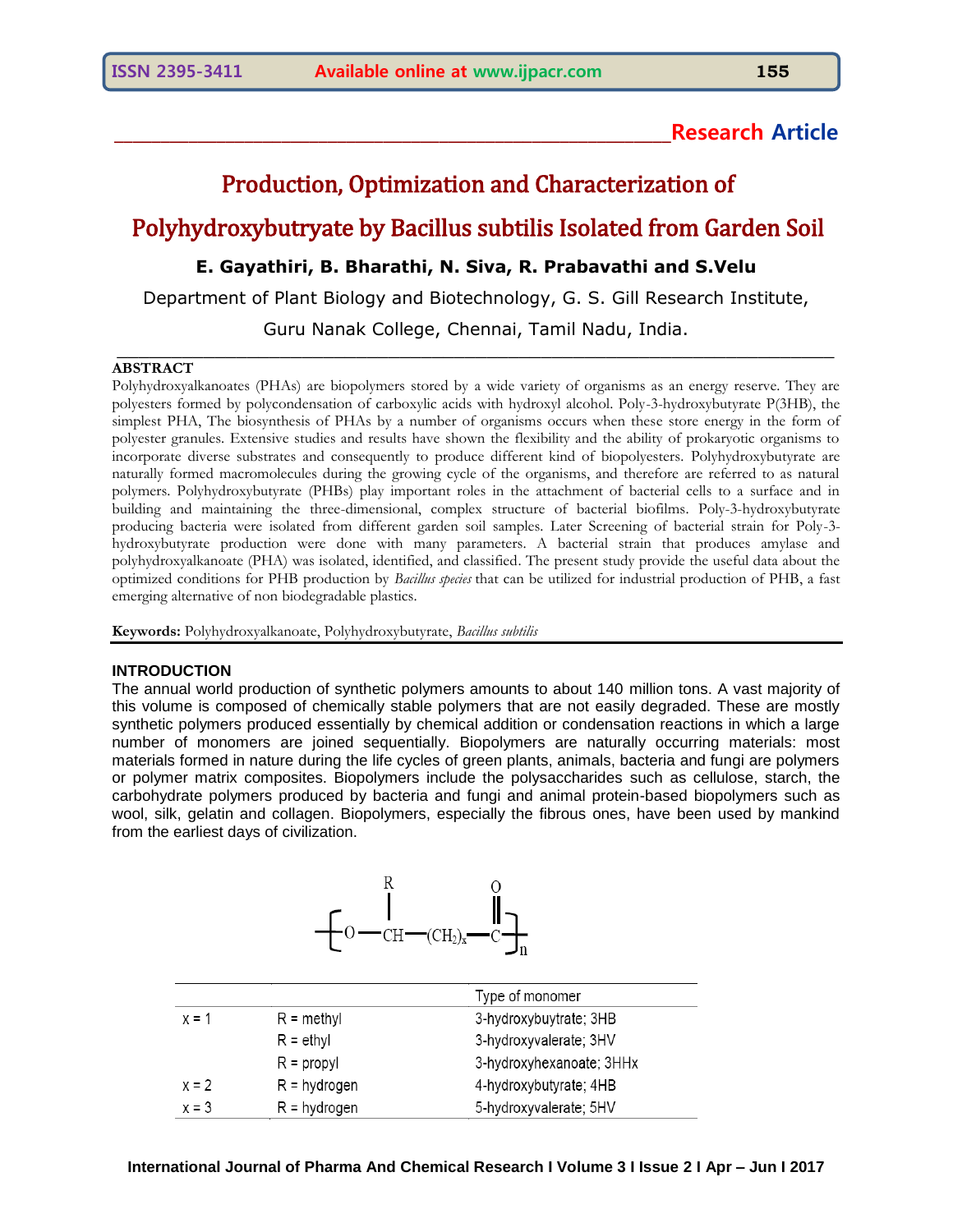| Table – 1: CLASSIFICATION OF MICROBIAL BIOPLASTICS ACCORDING TO DIFFERENT CRITERIA (Jose <i>et al.</i> , 2003)                   |                                                                                                                                                                                          |  |  |  |
|----------------------------------------------------------------------------------------------------------------------------------|------------------------------------------------------------------------------------------------------------------------------------------------------------------------------------------|--|--|--|
| <b>Biosynthetic origin</b>                                                                                                       | Natural bioplastics: those produced by microorganisms from general metabolites (i.e. PHBs and aliphatic<br>PHAs).                                                                        |  |  |  |
|                                                                                                                                  | Semisynthetic bioplastics: those that require the addition to the culture broth of some precursors that<br>cannot be synthesised by the microbe (i.e. PHAs containing aromatic monomers) |  |  |  |
|                                                                                                                                  | Synthetic bioplastics: those polyesters that resemble the natural ones but that can only be obtained by<br>chemical synthesis (i.e. synthetic thermoplastic polymers)                    |  |  |  |
| <b>Chemical nature</b>                                                                                                           | Bioplastic containing aliphatic fatty acid derivatives: saturated or unsaturated (with double or triple                                                                                  |  |  |  |
| bonds) monomers; linear or branched monomers; substituted or not (with functional groups in the<br>of the monomers<br>monomers). |                                                                                                                                                                                          |  |  |  |
|                                                                                                                                  | Bioplastics containing aromatic fatty acid derivatives<br>Bioplastics containing both aliphatic and aromatic fatty acid derivatives                                                      |  |  |  |
|                                                                                                                                  |                                                                                                                                                                                          |  |  |  |
| Bioplastics containing other different compounds (e.g. poly-q-glutamic acid, poly-e-L-lysine, poly-b-L-                          |                                                                                                                                                                                          |  |  |  |
|                                                                                                                                  | malic acid, polyglycolic acid, cianophicin)                                                                                                                                              |  |  |  |
| <b>Monomer size</b>                                                                                                              | Bioplastics containing a short-chain length (sclPHB and derivatives sclPHAs; C3–C5 monomers)                                                                                             |  |  |  |
|                                                                                                                                  | Bioplastics containing a medium-chain length (mcIPHAs; C6-C14)                                                                                                                           |  |  |  |
|                                                                                                                                  | Bioplastics containing a long-chain length (IcIPHAs; >C14)                                                                                                                               |  |  |  |
| <b>Number of monomers</b>                                                                                                        | Homopolymericbioplastic: a single monomer is present in the bioplastic                                                                                                                   |  |  |  |
| in the polyesters                                                                                                                | Heteropolymericbioplastic (copolymer): more than one monomer is present in the bioplastic                                                                                                |  |  |  |
| Type of polyesters                                                                                                               | Unique (a single bioplastic)                                                                                                                                                             |  |  |  |
| accumulated by<br>More than one (mixed bioplastics)<br>the microbe                                                               |                                                                                                                                                                                          |  |  |  |

#### **Table-2: The role of Polyhydroxyalkanoates in bacterial environmental fitness. ( Guo-Qiang Chen, 2010) Cell survival under stressful low nutrient conditions Cell survival under nutrient limitation in water, soil, rhizosphere, and phyllosphere Cell survival in inoculant carriers Establishment of inoculum in soil and plant surfaces Energy source and flow for cell motility, chemotaxis, aerotaxis, and biological nitrogen fixation Sporulation, cyst formation, and germination Control of exopolysaccharide production Endurance under environmental stress: heat and cold, UV irradiation, desiccation, osmotic and solvent**  stress, osmotic shock, ethanol, and H<sub>2</sub>O<sub>2</sub> **Balanced use of available energy and distribution of carbon resources**

Polyhydroxyalkanoates (PHA), a family of biopolyesters with diverse structures, are the only bioplastics completely synthesized by microorganisms. PHA can be synthesized by over 30% of soil-inhabiting bacteria (Wu *et al.,* 2000). PHAs are polymers of carbon, oxygen and hydrogen and the general structure of the polymer is shown in Figure 1.

# **NATURAL FUNCTIONS OF BACTERIAL POLYHYDROXYALKANOATES POLY-3-HYDROXYBUTYRATE**

P(3HB) is the first member of PHAs to be discovered in microorganisms [Figure -2]. The role of P(3HB) as an energy source during nutrient-depletion for enhancing the survival of bacteria is well accepted. Today, it is known that P[3HB] is the most common PHA found in nature. Based on the MW of the biosynthesized P[3HB], they can be divided into three distinct groups, i.e., low MW P[3HB], high MW P[3HB], and ultrahigh molecular weight (UHMW) P[3HB].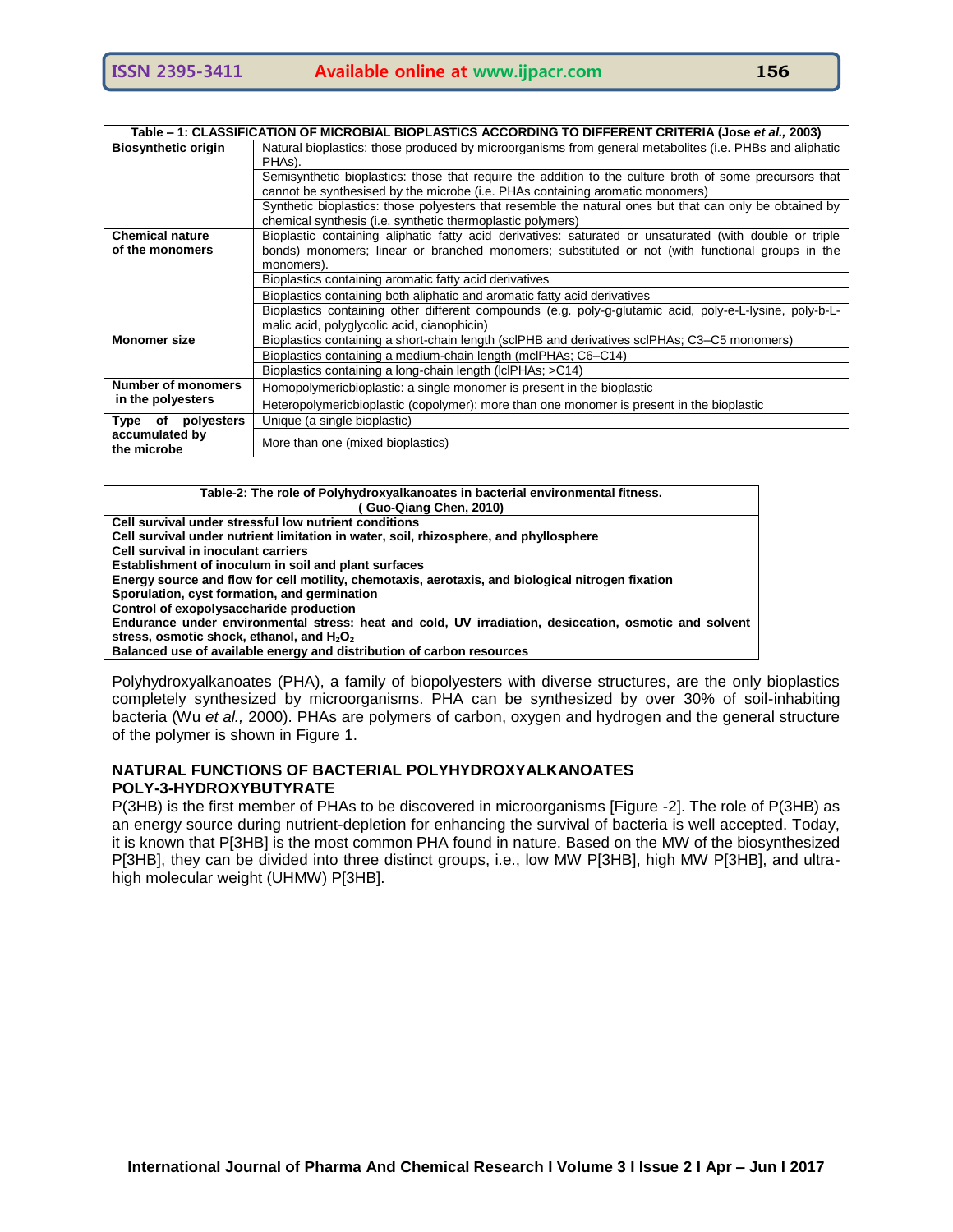

#### **Figure 2: Chemical structure of poly [***R***-3-hydroxy butyrate] (P[3HB])**

 $n = 120-200$ : Low molecular weight P[3HB]  $n = 1,000-20,000$ : High molecular weight P[3HB]

n = 100,000: Ultrahigh molecular weight P[3HB]

# **MORPHOLOGY OF POLY-3-HYDROXYBUTYRATEGRANULES**

PHB and other PHAs accumulate in discrete spherical granules in the cell cytoplasm. Granules have a diameter in the range between 100 and 800 nm and are enclosed in a unit membrane approximately 2-4 nm thick. The granules are typically composed of 98% polymer and 2% protein.



**Fig. 3: TEM of thin sections of recombinant R. eutropha PHB24 cells containing large amounts P(3HB-co-5 mol% 3HHx). Bar represents 0.5 mm. (Sudesh** *et al.,* **2000)**

| A comparison of PHB properties with that of other polymers is summarized in Table 3.      |
|-------------------------------------------------------------------------------------------|
| Table - 3: Properties of some PHAs and synthetic polymers (Lee 1996; Sudesh et al., 2000) |

| Table - J. Tropernes of some FriAs and synthetic polymers (Lee 1990, Judesn et al., Z000) |                        |                                    |                        |                             |                            |
|-------------------------------------------------------------------------------------------|------------------------|------------------------------------|------------------------|-----------------------------|----------------------------|
| Polymer                                                                                   | Melting<br>Temperature | Glass-transition<br>Temperature °C | Young's<br>modulus GPA | Elongation<br>To break<br>℅ | Tensile<br>Strength<br>MPa |
| P(3HB)                                                                                    | 180                    |                                    | 3.5                    |                             | 40                         |
| $P(3HB$ -co-3HV $)^*$                                                                     | 145                    |                                    |                        |                             | 32                         |
| P(4HB)                                                                                    | 53                     | -48                                | 149                    | 1000                        | 104                        |
| PHA <sub>MCL</sub>                                                                        | 45-54                  | $-25$ to $-40$                     |                        | $~1 - 350$                  | ≤17                        |
| Polypropylene                                                                             | 176                    | $-10$                              |                        | 400                         | 34.5                       |
| Polystyrene                                                                               | 240                    | 100                                | 3.1                    |                             | 50                         |

**\* P(HB-HV) copolymer containing 20 mol% C5 and 80 mol% C4 monomer**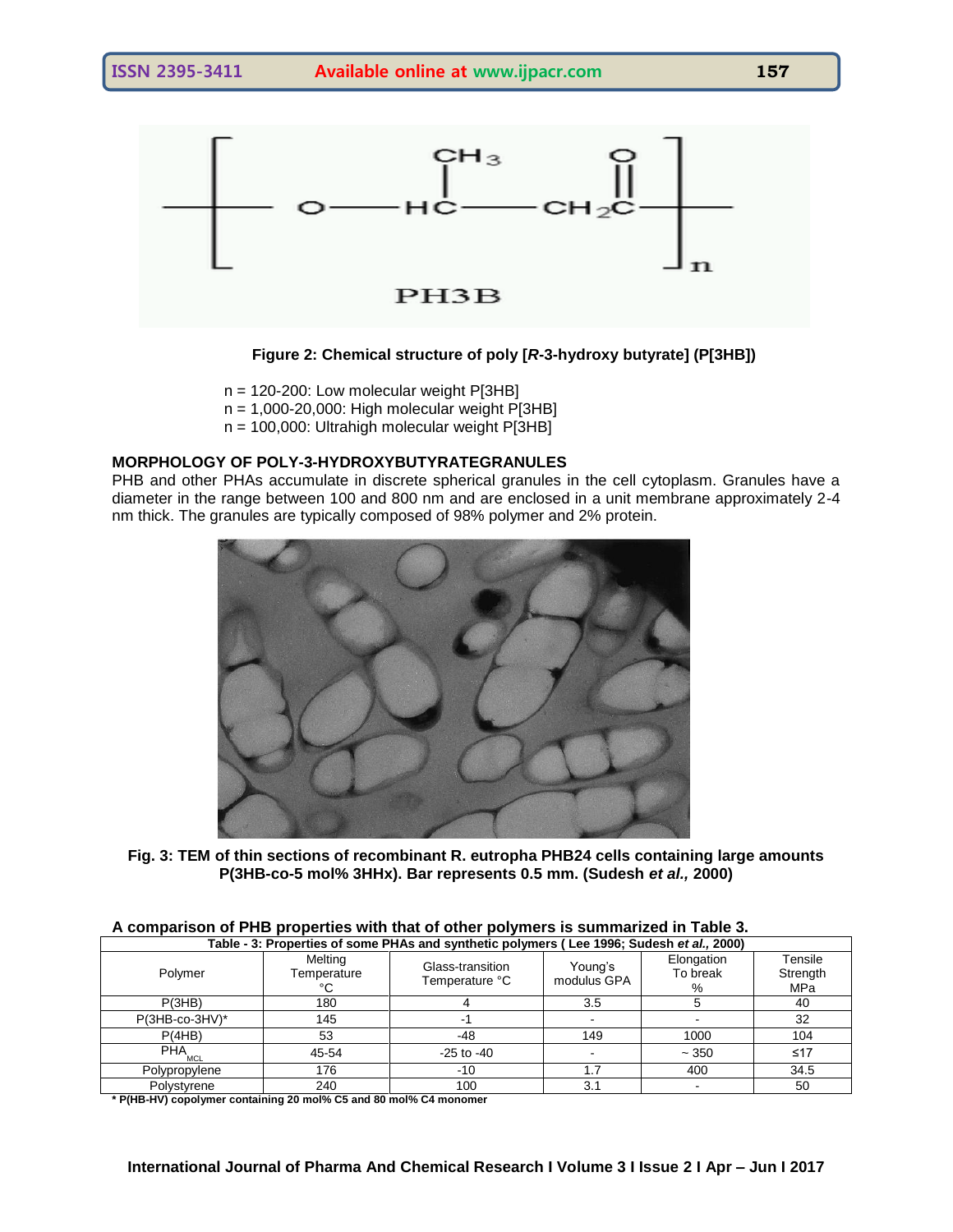The aim of the present work was selection of Polyhydroxybutyrate producing *Bacillus spp*.

#### **MATERIALS AND METHODS**

The bacteria involved in this study were isolated from different garden soil samples present in Chennai. A total of 15 samples were collected and transported to laboratory for further processing. Samples were pretreated by heating at 60°C for 60 min in water bath and then serial dilution technique was performed for the isolation of different endospore forming bacteria and screened for the presence Polyhydroxybutyrate granules. Bacterial strains were confirmed by using endospore staining (MiracYilmaz *et al.,* 2005)

The endospore producing pure strains were screened for the presence of Polyhydroxybutyrate granules using Sudan B black staining technique (Das *et al.,* 2004). The positive cultures showing dark purple colour polyhydroxybutyrate granules were maintained separately in nutrient agar slants and used for further studies. The positive strain that produces maximum Polyhydroxybutyrate was selected and was given for identification in IBMS, University of Madras, Taramani. The selected bacterial isolates were used for further study.

#### **POLYHYDROXYBUTYRATE PRODUCTION**

The positive isolates showing PHB granules were inoculatedin Luria Bertani medium. The fresh overnight culture was used as an inoculum for production of polyhydroxybutyrate.The spectrometric chemical assay for the determination of PHB from the sample was estimated using Law and Splepecky method (Law and Splepecky, 1961).Standard Chart of PHB was estimated by Law and Splepecky, (1961). Estimation of PHB in sample were studied using Alkaline digestion method, (Nisha *et al.,* 2009).

The time course of production of PHB during fermentation, influence of various different pH levels, influence of different carbon and nitrogen sources on their overall production were investigated using Nutrient broth production medium (Nur *et al.,* 2004).Production of PHB from Agro products were performed with various natural agro products like rice bran, wheat bran and sugarcane bagasse and whey waste water from dairy industry. (Nur *et al.,* 2004). Isolation of Bacterial Genomic DNA was carried out by standard procedure technique.

#### **RESULTS**

In this study, a total of 24 bacterial strains were isolated from different soil samples collected in Chennai.

#### **SCREENING FOR POLYHYDROXYBUTYRATE (PHB)**

The isolates were screened for Polyhydroxybutyrate granules using Sudan Black B staining technique. Among the 24 strains, PHB granules were observed in 11 strains. The strains gave positive results for Sudan black staining was utilized for furthers studies.

#### **ISOLATION OF BEST POLYHYDROXYBUTYRATE PRODUCER**

The selected 11 isolates were inoculated in 3 different production medium for identifying the best Polyhydroxybutyrate producer. Among the 11 isolates the best Polyhydroxybutyrate producer was selected and subjected for further optimization studies. Among the three medium used, Modified Nutrient broth (**Nur** *et al.,* **2004**) was selected for further studies.

#### **IDENTIFICATION OF BACTERIA**

The identification study showed that the isolated positive strain has been identified as *Bacillus subtilis* **(**Identification done by Dept. of Microbiology, IBMS, University of Madras, Taramani.)

#### **CHEMICAL ASSAY**

The Polyhydroxybutyrate was estimated by using Law and Splepecky method (Law and Splepecky, 1961).

#### **GROWTH STUDY**

The growth study of the organism is essential for the production of Polyhydroxybutyrate. Growth study was performed for the selected isolate using modified nutrient medium **(Nur** *et al.,* **2004)**. In order to determine the optimum production time for maximum Polyhydroxybutyrate production, the samples were collected at 6 hours intervals and analyzed for the estimation of Polyhydroxybutyrate. In the growth study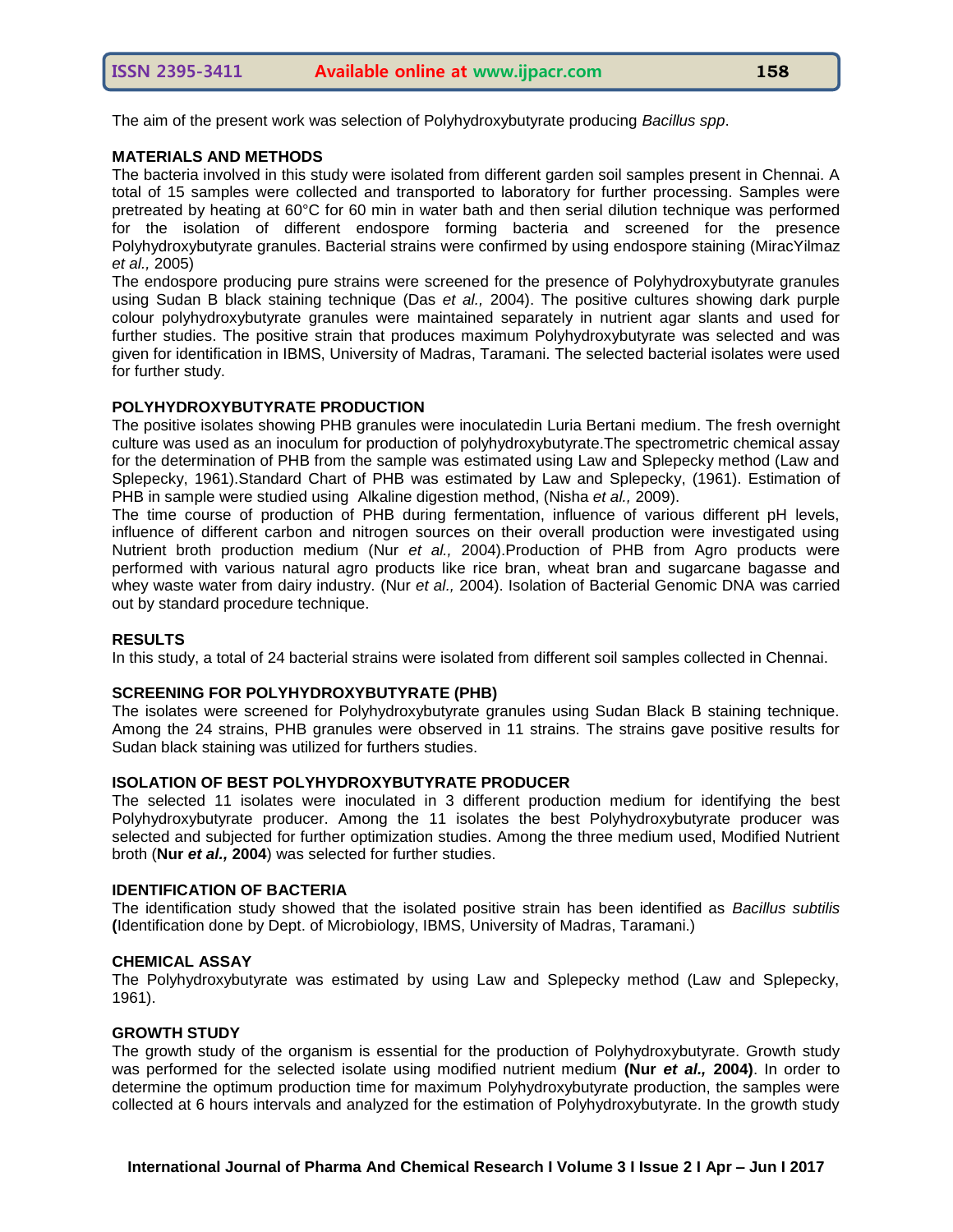we found that upto 18<sup>th</sup> hour the production of PHB was very low and then there is a gradual increase in the production. Maximum PHB production was observed from 36<sup>th</sup> hour to 60<sup>th</sup> hour; from there onwards gradual decrease in the PHB production was observed. Based on the results analyzed at different time intervals, it was determined that the maximum production of PHB was at  $24<sup>th</sup>$  hour. (Table 2 & Graph 1, 2).

|                         |                           | Table - 2: Effect of Incubation Time on PHB<br><b>Production</b> |                |
|-------------------------|---------------------------|------------------------------------------------------------------|----------------|
|                         | <b>PHB</b><br>$(\mu g/m)$ | Time of culture withdraw                                         | S. No.         |
| 350                     | 32                        | $6th$ hour                                                       |                |
|                         | 44                        | $12^{th}$ hour                                                   | $\overline{2}$ |
| (lug/ml)<br>300         | 88                        | $18th$ hour                                                      | 3              |
| 250                     | 152                       | 24 <sup>th</sup> hour                                            | 4              |
|                         | 184                       | $30th$ hour                                                      | 5              |
| 200                     | 224                       | 36 <sup>th</sup> hour                                            | 6              |
| 150                     | 242                       | $42^{\text{th}}$ hour                                            | 7              |
|                         | 280                       | $48th$ hour                                                      | 8              |
| 100                     | 262                       | $54th$ hour                                                      | 9              |
|                         | 250                       | 60 <sup>th</sup> hour                                            | 10             |
| 50                      | 240                       | 66 <sup>th</sup> hour                                            | 11             |
| <b>NCENTRATION</b><br>0 | 228                       | $72th$ hour                                                      | 12             |



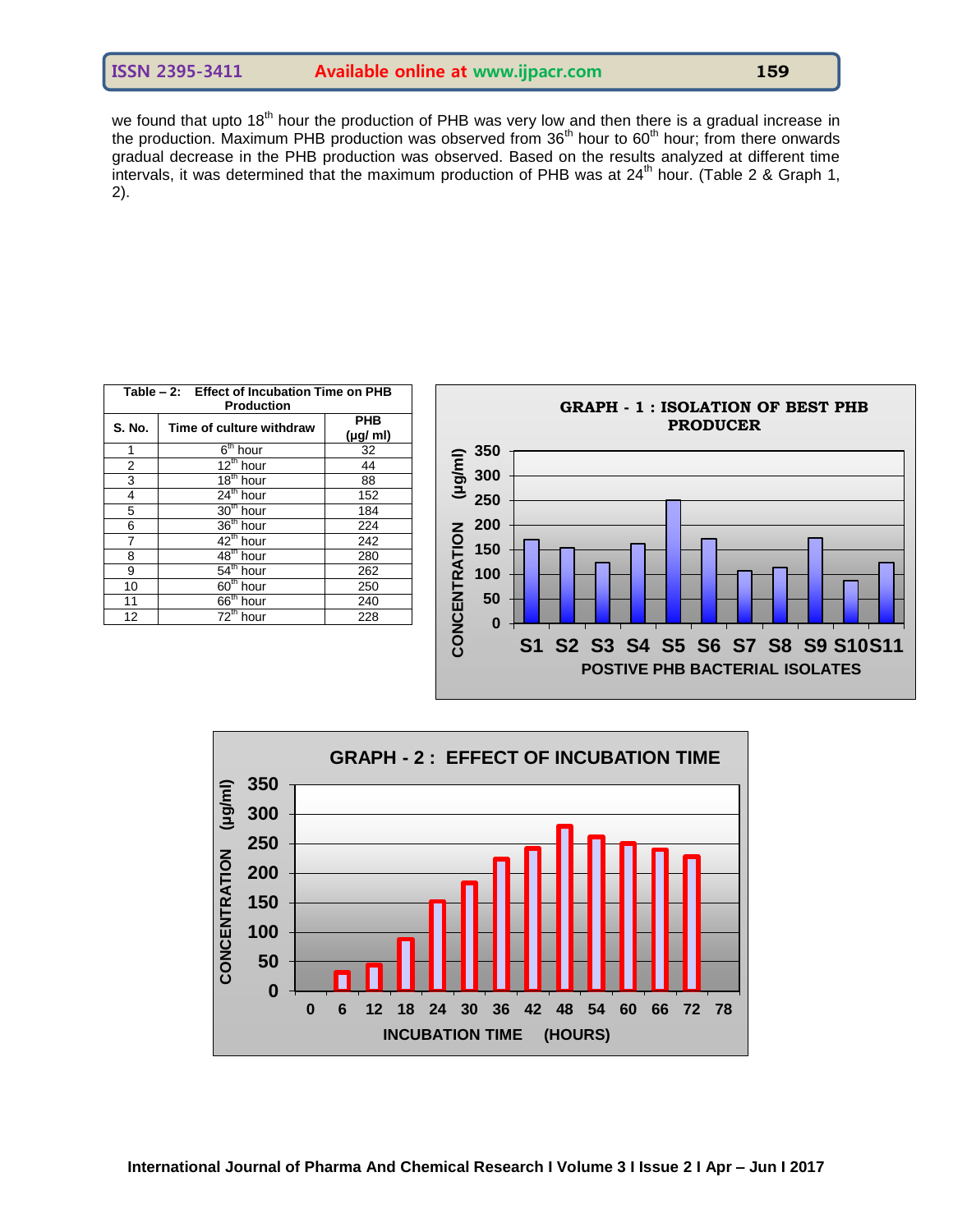#### **Different Parameters**

The environmental parameters like pH, temperature shows great influence on the growth of the organisms and the production of Polyhydroxybutyrate.

#### **Effect of Temperature**

In order to determine the effect of the incubation temperature for the better Polyhydroxybutyrate production, different incubation temperatures were maintained for production process. Based on the readings it was observed that the selected strain have a temperature optima at 37°C. (Table 3 & Graph 3).



# **Effect of pH**

The optimal pH for PHB was determined by analyzing the PHB production using phenol – sulphuric acid. Based on the readings it was observed that the selected strain shows maximum PHB production when it was maintained at pH 8. (Table 4 & Graph 4).

| Table - 4: Effect of pH on PHB<br><b>Production</b> |     |                           |  |
|-----------------------------------------------------|-----|---------------------------|--|
| S.No.<br>рH                                         |     | <b>PHB</b><br>$(\mu q/m)$ |  |
|                                                     | 6.5 | 201                       |  |
| 2                                                   |     | 213                       |  |
| 3                                                   | 7.5 | 241                       |  |
| 4                                                   | 8   | 272                       |  |
| 5                                                   | 8.5 | 224                       |  |

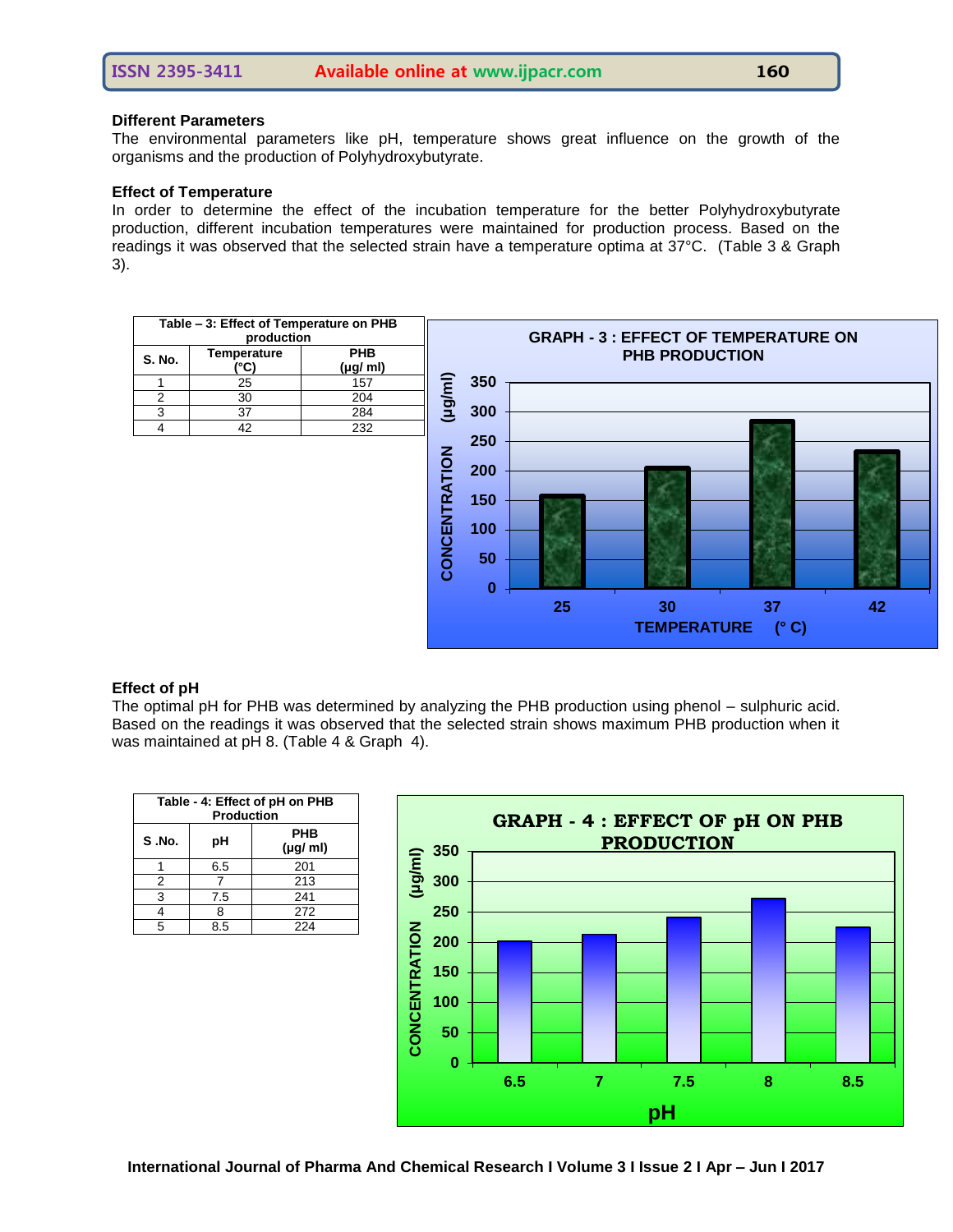# **Effect of Carbon Sources**

Different carbon sources were screened for maximum production of Polyhydroxybutyrate for the selected isolates (MRS medium). As it is seen from Table- 5, except for maltose, the rest of the carbon sources gave satisfactory production of PHB. However if maximum productivity was considered Glucose was taken as best carbon source. (Table 5 & Graph 5).

| Table - 5: Effect of Different Carbon Sources<br>on PHB Production |          |                           |  |
|--------------------------------------------------------------------|----------|---------------------------|--|
| <b>S. No.</b><br><b>Carbon source</b>                              |          | <b>PHB</b><br>$(\mu g/m)$ |  |
|                                                                    | Glucose  | 240                       |  |
| 2                                                                  | Fructose | 251                       |  |
|                                                                    | Sucrose  | 294                       |  |
| 5                                                                  | Maltose  | 168                       |  |
|                                                                    | Lactose  | 143                       |  |



# **Effect of Nitrogen Sources**

The nitrogen sources are of secondary energy sources for the organisms which play an important role in the growth of the organism and the production. Different nitrogen sources were screened for maximum production of Polyhydroxybutyrate for the selected isolates. As it is seen from Table-6, the lowest Polyhydroxybutyrate production was obtained with casein and gelatin. Peptone and Potassium nitrate gave much more satisfactory result among the selected nitrogenous source. Since productivity is concerned, Peptone shows the maximum PHB production and considered as best sources in this study. (Table 6 & Graph 6).

| Table - 6: Effect of Different Nitrogen Sources<br><b>On PHB Production</b> |                   |                           |  |
|-----------------------------------------------------------------------------|-------------------|---------------------------|--|
| <b>S. No.</b><br><b>Nitrogen sources</b>                                    |                   | <b>PHB</b><br>$(\mu g/m)$ |  |
|                                                                             | Peptone           | 252                       |  |
| 2                                                                           | Potassium nitrate | 187                       |  |
| 3                                                                           | Ammonium sulphate | 296                       |  |
|                                                                             | Urea              | 154                       |  |
| 5                                                                           | Casein            | 140                       |  |
| ิค                                                                          | Gelatin           | 132                       |  |

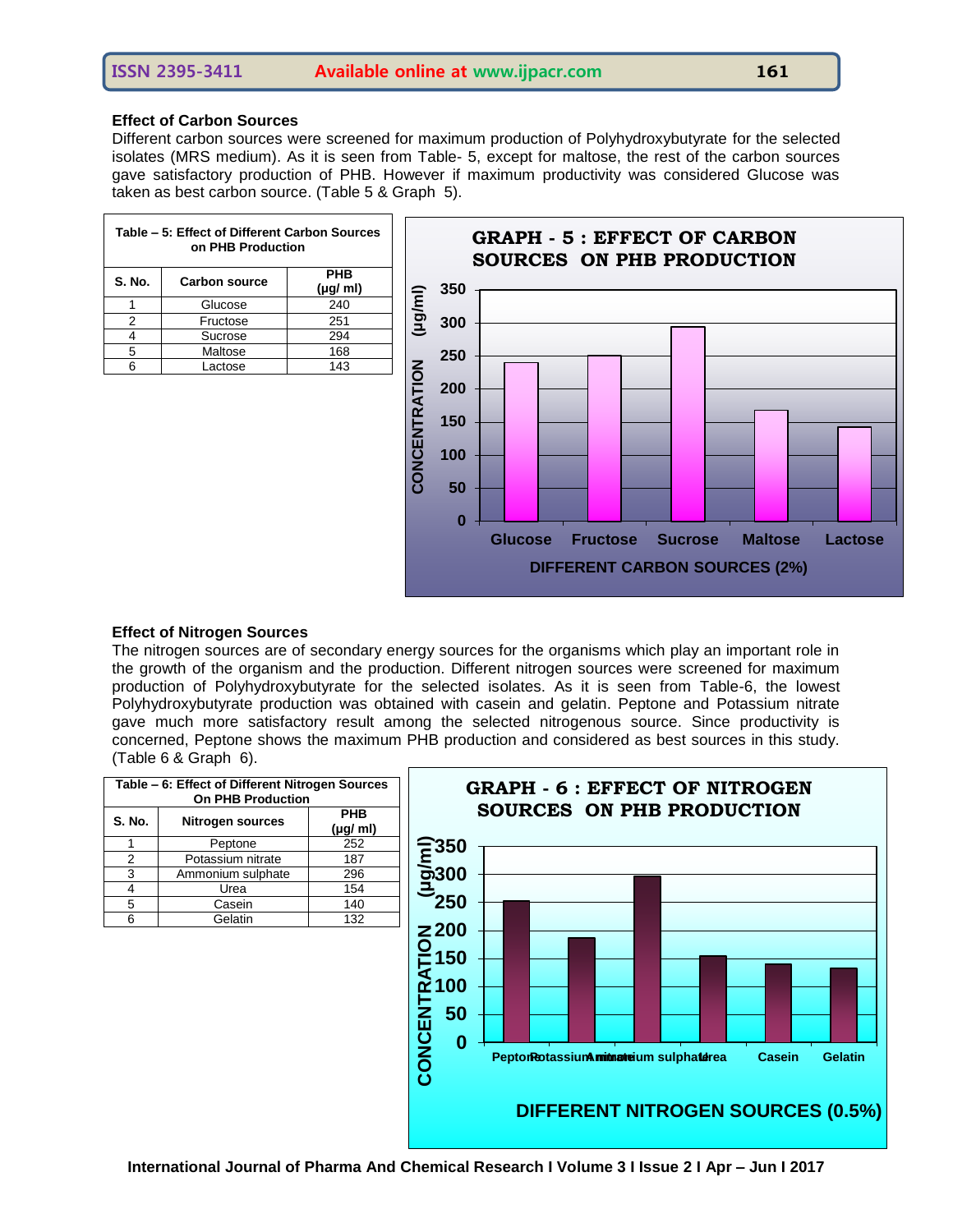# **ISSN 2395-3411 Available online at www.ijpacr.com 162**

#### **Production of PHB from Agro products:**

The most economical and valuable bioproducts are produced from the natural sources and industrial wastes. One of the limiting factors in the commercial success of PHB and other PHAs production schemes is the cost of the sugar substrate used for PHA formation. In this study, several natural and agro products have been used as substrates. The results revealed that, maximum production was observed in sugar cane bagasse (Table 7 & Graph 7).

| Table - 7: Production of PHB from Agro<br>products |                          |                           |  |
|----------------------------------------------------|--------------------------|---------------------------|--|
| <b>S. No.</b>                                      | <b>Cheap sources</b>     | <b>PHB</b><br>$(\mu g/m)$ |  |
| 1.                                                 | Rice Bran                | 152                       |  |
| 2.                                                 | Wheat Bran               | 212                       |  |
| 3.                                                 | <b>Sugarcane Bagasse</b> | 258                       |  |
|                                                    | Whey waste water         | 154                       |  |



#### **DNA ISOLATION**

The genomic DNA was isolated from the selected isolate. The sample was run in 0.7% agarose gel containing ethidium bromide and the band was observed under UV- transilluminator confirming the presence of genomic DNA.

#### **DISCUSSION**

Polyhydroxybutyrate (PHB) produced by many bacteria has been investigated by microbiologists, molecular biologists, biochemists, chemical engineers, chemists, polymer experts, and medical researchers over the past many years. Applications of PHB as bioplastics, fine chemicals, implant biomaterials, medicines, and biofuels have been developed. Companies have been established or involved in PHB-related R&D as well as large-scale production. PHB synthesis has been found to improve the robustness of non-PHB-producing microorganisms and to regulate bacterial metabolism, leading to yield improvement for some bacterial fermentation products.

In this study, the selective isolate among the PHB positive isolates was subjected for the analysis different incubation time for the production of PHB. The isolate analyzed between 0 hour and 72 hours in Nutrient Broth medium (Table 2). It was determined that PHB production was gradually increased and the maximum production was observed between 36<sup>th</sup> hour and 66<sup>th</sup>hour. Maximum production of PHB was observed during 48<sup>th</sup> hour of incubation. After  $66<sup>th</sup>$  hour of incubation, PHB production was gradually decreased.

Contradictory effects of incubation time on PHB production by various microorganisms have been reported. Nur *et al.*, (2004) in their investigation found that a best PHB production was observed after 45<sup>th</sup> hour. Sangkharak, K. and Prasertsan, P (2008), indicated that PHB was a growth associated product and its accumulation significantly increased when all cultures reached the exponential phase (after 18 hrs) till stationary phase (about 48-60 hrs). The maximum values were achieved at 60 hrs cultivation. Ram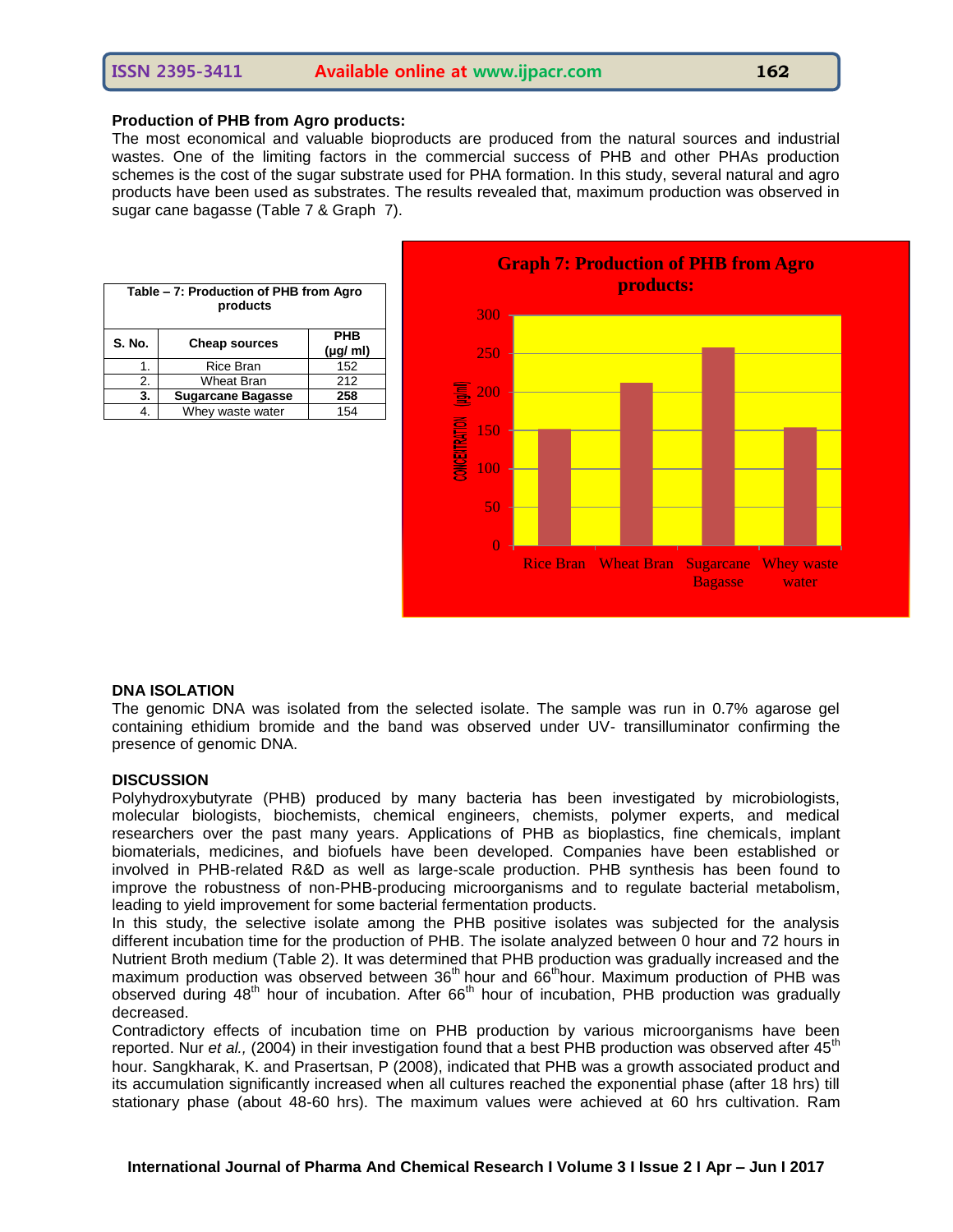Kumar Pandian *et al.,* (2009), assess the effect of time on the production of PHB and reported that *Brevibacterium casei* SRKP2 shows the maximum PHB production (0.135 g/L) at 48 hours.

The effect of temperature is highly variable and is dependent on the strain used and the experimental conditions. The influence of temperature on bacterial growth and PHB production is presented in Table 3. Four temperatures were tested: 25, 30, 37 and 42°C. In all strains, there was a direct relationship between PHB production, growth and temperature. Maximum PHB production was attained at 37°C.

In order to improve PHB production of the selected isolate, the influence of pH was studied. Results of PHB production are shown in Table 4. pH affects both growth and PHB production. There was a general increase in PHB production and growth of bacteria with increasing pH. Maximum PHB production was observed at a pH of 8 in the production medium when compared with other setup.

Various investigators have involved their efforts in examining the effects of pH on PHB production.

Ram Kumar Pandian *et al.,* (2009), reported the optimum growth was observed at pH 8.0.Change in initial pH of the medium showed a strong influence on the production of PHB. Even a slight difference in pH from the optimum point denoted a sudden reduction in PHB production. Initial pH value of 7.5, gave the maximum production of PHB of 25%. (Ramadas *et al.,* 2009). However, the optimal pH for PHB production is often close to 7.5 (Vishnuvardhan Reddy *et al.,* 2009) which is in agreement with our findings.

Carbon source in the culture medium has been found to affect the yield and composition of PHB production. Different carbon sources (Table- 5) were used for the optimization studies in the production medium. As it is seen from Table 5, Sucrose, besides glucose and fructose was found to be more suitable for PHB accumulation.

The biomass and biodegradable polymers were produced by QGR when fructose used as the carbon sources and yeast extract used as a nitrogen sources, respectively. Anderson and Dawes (1990), Braunegg *et al.,* (1978) showed accumulation of PHB by *Alcaligenes faecalis* using fructose as the carbon source. Sucrose, besides glucose and fructose was found to be more suitable for cell growth as well as PHB accumulation (69.4 % dry cell weight) by *Bacillus mycoides* RLj B-017 and accumulation of PHB was observed to be growth associated. Similar results were reported for *Rhizobium meliloti* by Kshama *et al.,* (2004).When sucrose was used at optimum level (55 g l–1), maximum quantities of biomass and PHB yields were found at highest concentration of CSL (25 g  $\overline{I}^1$ ). The PHA production using different fermentable sugars was tested and it was found thatmaximum biomass was produced with 2% (w/v) sucrose (Praksah, 2008).

Different nitrogen sources were screened for maximum production of polyhydroxybutyrate for the selected isolate. As it is seen from Table - 6, among the Peptone, Potassium nitrate, Ammonium sulphate, Urea, Casein, Gelatin used for polyhydroxybutyrate production studies, Ammonium sulphate shows a higher productivity rate.

The highest value of PHB concentration (gl-1) for both strains was attained in different media supplemented with ammonium sulfate after 96 hours incubation. On the other hand, the best growth was observed with ammonium salts like chloride, sulphate, oxalate and phosphate. These results prove that the yield of PHAs is not related to the increase in growth. Beaulieu *et al.,* (1995) reported the production of PHB by *Alcaligenes eutrophus* in a synthetic medium with 3% glucose supplemented with several ammonium substrates and found that the best growth and PHB production were obtained with ammonium sulphate as nitrogen source. These results are in line with those obtained by Grothe *et al.,* (1999).

The major restriction in the commercialization of bioplastic is their high production cost. The use of readily available cheap agro-industrial residues as the carbon sources may reduce the higher cost. Several studies have shown the utilization of various carbon sources for different bacterial strains. In our study different agro products like rice bran, wheat bran, sugarcane bagasse and whey waste water from dairy industry utilized for PHB production. Among the cheap sources sugarcane bagasse shows the best cheap substrate for PHB production.

The effect of different concentrations of cane molasses has been studied by Beaulieu *et al.,* (1995) which showed that the production of PHB was high between 0.1–0.3 g/l. However, the percentage of PHB on the basis of cell dry weight was higher with a 0.1% concentration. Maximum production of PHB was obtained with cane molasses and glucose as sole carbon sources (40.8, 39.9 per mg cell dry matter, respectively). The best growth was obtained with 3% molasses, while maximum yield of PHB (46.2% per mg cell dry matter) was obtained with 2% molasses (Mona *et al.,* 2001) which is similar to our studies.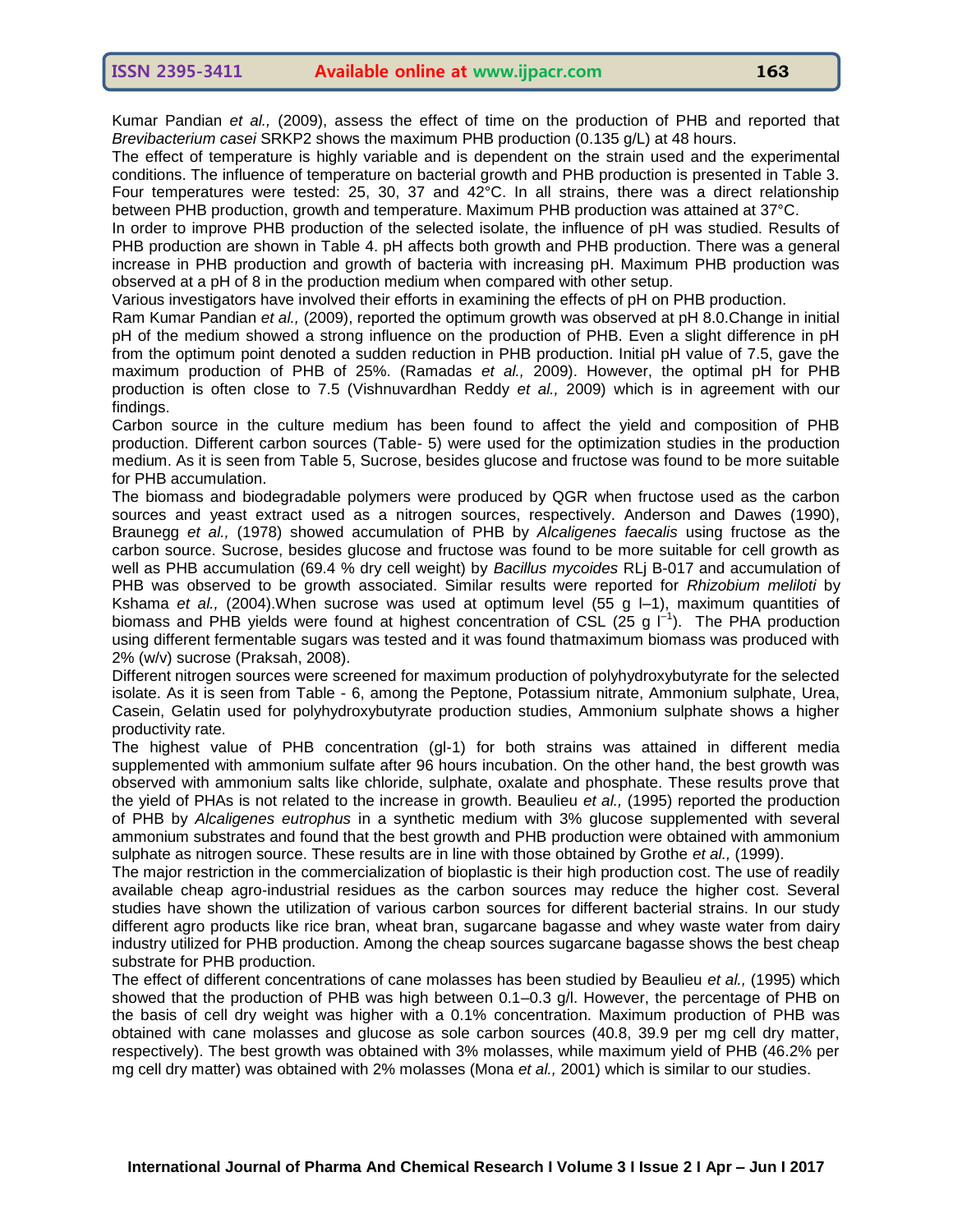# **CONCLUSION**

The *Bacillus subtilis* was isolated from isolated from garden soils collected in a sterile container from different parts of Chennai. The isolated strain was screened for the production of Polyhydroxybutyrate. After growth study, the production was done by shake flask fermentation. The various factors affecting production of Polyhydoxybutyrate was assayed, which include temperature, pH, different carbon and nitrogen sources, and different agro substrate. Results showed that pH 8 and temperature 37ºC is an optimum environmental parameter for the growth of the isolate and for its better production. In addition to this, sucrose was found to be better carbon source, ammonium sulphate as a better nitrogen source, sugar cane bagasse as a better agro substrate for better production of Polyhydrxoybutyrate. Based on the results of the present study, it is concluded that *Bacillus subtilis* isolated from soil samples showed better characteristic PHB producing ability.

#### **ACKNOWLEDGMENT**

I express my deep sense of gratitude and indebtedness to my Guide and Supervisor **Dr. S. NATARAJAN,** Department of Plant Biology and Plant Biotechnology, Guru Nanak College, Chennai - 600 042, for his inspiring guidance and unhesitating support throughout the period of study.

#### **REFERENCES**

- 1. Alistair J. Anderson and Edwin A. Dawes.(1990). Occurrence, Metabolism, Metabolic Role, and Industrial Uses of Bacterial Polyhydroxyalkanoates.*Microbiological Reviews*.54 (4): 450-472.
- 2. Beaulieu, Yvan Beaulieu, Joelle Melinard, Sithian Pandian, and Jacques Goulet. (1995). Influence of ammonium salts and cane molasses on growth of *Alcaligenes eutrophus* and production of polyhydroxybutyrate. *Applied and Environmental Microbiology*, 61(1): 165–169.
- 3. Braunegg. G, Lefebvre. G, and Genser. K. F. (1998). Polyalkanoates, BiopolyesterFrom Renewable Resources: Physiological and Engineering Aspects. *Journal of Biotechnology*, 65: 127-161.
- 4. Das, Q., Chohury, J.U., Anwar, M.N. 2004. Isolation, Purification and Characterization of Biodegradable Polymer Producing Bacteria Pseudomonas pseudomallei. Int. J. Agri. Biol., 7(1): 114 -117.
- 5. Grothe, E., M.M. Young and Y. Chisti, 1999. Fermentation optimization for the production of poly(â- hydroxybutyric acid) microbial thermoplastic. Enzyme Microb. Technol., 25: 132-141.
- 6. Guo-Qiang Chen.(2010). Plastics from Bacteria, Natural Functions and Applications. Springer-Verlag Berlin Heidelberg
- 7. Jose .M. Luengo, Bele .N. Garcıa, Angel Sandoval, German Naharroy and Elıas R Olivera. (2003). Bioplastics from microorganisms.*Current Opinion in Microbiology*, 6: 251–260.
- 8. Kshama *et al.,* (2004). Studies on the production of Biopolymer by Rhizobium species, their Isolation and Characterization Institutional repository of CSIR- CFTRI. 82: 6231– 6235
- 9. LAW, JOHN H. (Harvard University, Cambridge, Mass.) AND RALPH A. SPLEPECKY 1961. Assay of poly-β-hydroxybutyric acid. J. Bacteriol.**82:**33–36.
- 10. Lee, S. Y. (1996). Review Bacterial Polyhydroxyalkanoates. *Biotechnology & Bioengineering*., 49:1-14.
- 11. MiracYilmaz, HalukSoran, and YavuzBeyatli (2005). Determination of poly-*β*-hydroxybutyrate (PHB) production by some Bacillus spp. *World Journal of Microbiology & Biotechnology*, 21: 565– 566.
- 12. Mona K. Gouda., Azza E. Swellam, Sanaa H. Omar. (2001). Production of PHB by a *Bacillus megaterium*strain using sugarcane molasses and corn steep liquor as sole carbon and nitrogen sources.*Microbiological Research,*156: 201–207.
- *13.* Nisha V. Ramadas, Sudheer Kumar Singh, Carlos Ricardo Soccoland Ashok Pandey.(2009). Polyhydroxybutyrate Production using Agro-industrial Residue as Substrate by *Bacillus sphaericus*NCIM 5149.*Brazilian Archives Of Biology And Technology,*52: 17-23.
- 14. NurYuksekdag.Z., BelmaAslim, YavuzBeyatli and NazimeMercan.(2004). Effect of carbon and nitrogen sources and incubation times on poly-beta-hydroxybutyrate (PHB) synthesis by *Bacillus subtilis*25 and *Bacillus megaterium*12.*African Journal of Biotechnology,*3 (1): 63-66.
- 15. Poirier, Y., C. Nawrath and C. Somerville, 1995. Production of polyhydroxyalka-noates, a family of biodegradable plastics and elastomers, in bacteria and plants.Biotechnol., 13: 142-150.